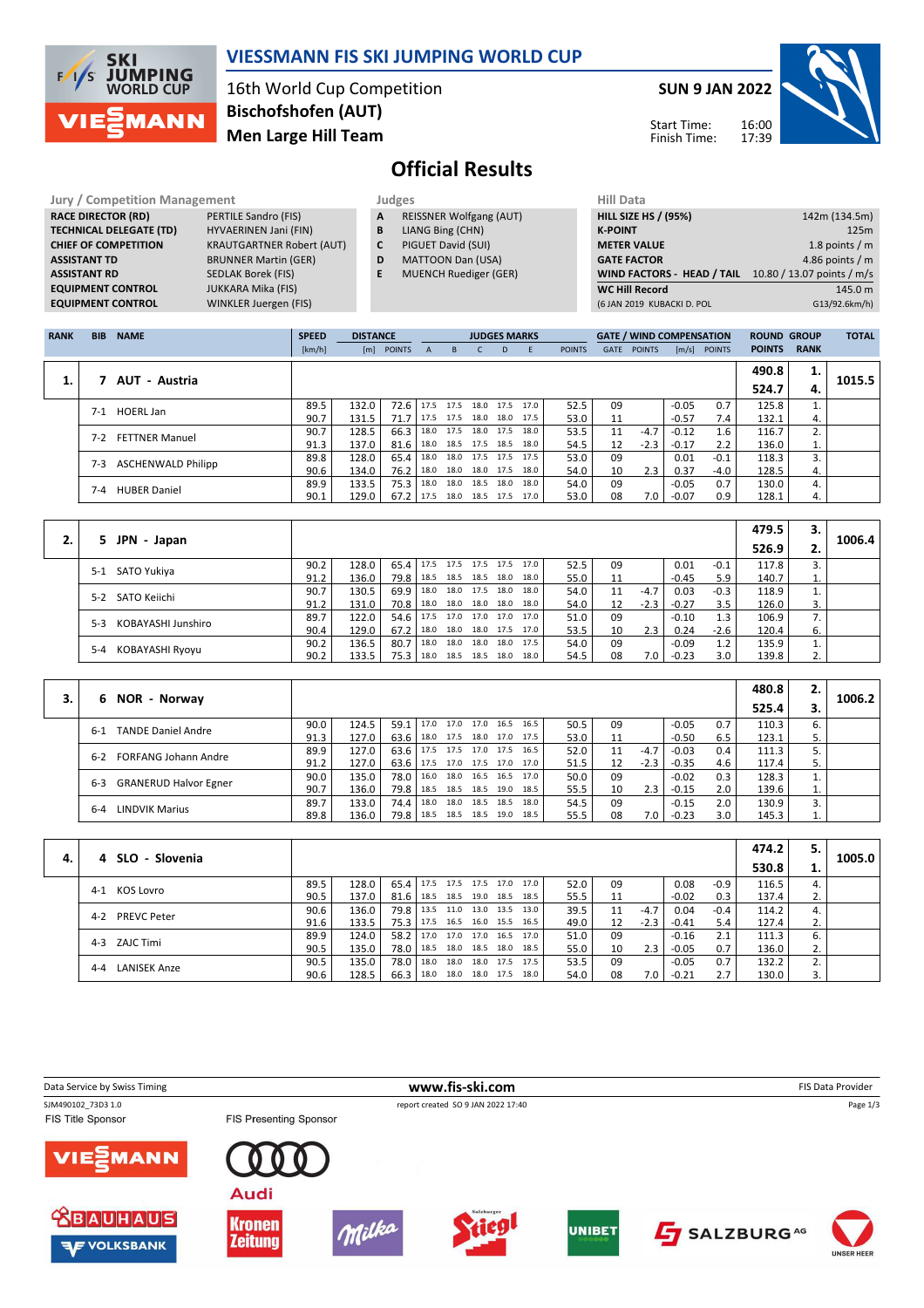

#### VIESSMANN FIS SKI JUMPING WORLD CUP

16th World Cup Competition Men Large Hill Team Bischofshofen (AUT)

SUN 9 JAN 2022

Start Time: Finish Time:



### Official Results

| <b>RANK</b> | <b>BIB</b> | <b>NAME</b>        | <b>SPEED</b> | <b>DISTANCE</b> |            |              |           | <b>JUDGES MARKS</b>      |   |     |               |      | <b>GATE / WIND COMPENSATION</b> |         |                | <b>ROUND GROUP</b> |             | <b>TOTAL</b> |
|-------------|------------|--------------------|--------------|-----------------|------------|--------------|-----------|--------------------------|---|-----|---------------|------|---------------------------------|---------|----------------|--------------------|-------------|--------------|
|             |            |                    | [km/h]       |                 | [m] POINTS | $\mathsf{A}$ | B.        |                          | D | - F | <b>POINTS</b> | GATE | <b>POINTS</b>                   |         | $[m/s]$ POINTS | <b>POINTS</b>      | <b>RANK</b> |              |
|             |            |                    |              |                 |            |              |           |                          |   |     |               |      |                                 |         |                |                    |             |              |
|             |            |                    |              |                 |            |              |           |                          |   |     |               |      |                                 |         |                | 477.9              | 4.          |              |
| 5.          |            | 3 POL - Poland     |              |                 |            |              |           |                          |   |     |               |      |                                 |         |                | 495.8              | 6.          | 973.7        |
|             | $3-1$      | <b>ZYLA Piotr</b>  | 90.4         | 129.5           | 68.1       |              | 17.5 17.0 | 17.0 17.0 17.0           |   |     | 51.0          | 09   |                                 | 0.07    | -0.8           | 118.3              |             |              |
|             |            |                    | 91.2         | 135.5           | 78.9       |              |           | 18.0 18.0 18.0 18.5 17.5 |   |     | 54.0          | 11   |                                 | $-0.14$ | 1.8            | 134.7              | 3.          |              |
|             | $3 - 2$    | STEKALA Andrzej    | 90.6         | 128.5           | 66.3       |              |           | 18.0 17.0 17.5 17.5 17.5 |   |     | 52.5          | 11   | $-4.7$                          | $-0.05$ | 0.7            | 114.8              | 3.          |              |
|             |            |                    | 91.1         | 125.0           | 60.0       |              |           | 17.0 17.0 17.0 17.0 17.0 |   |     | 51.0          | 12   | $-2.3$                          | $-0.36$ | 4.7            | 113.4              | 6.          |              |
|             |            | <b>WASEK Pawel</b> | 89.9         | 127.5           | 64.5       |              |           | 17.5 17.0 17.5 17.0 17.0 |   |     | 51.5          | 09   |                                 | $-0.09$ | 1.2            | 117.2              | 4.          |              |
|             | $3-3$      |                    | 90.4         | 130.0           | 69.0       | 17.5         |           | 17.5 17.5 17.5 17.0      |   |     | 52.5          | 10   | 2.3                             | 0.02    | $-0.2$         | 123.6              | 5.          |              |
|             | $3 - 4$    |                    | 90.7         | 133.5           | 75.3       | 18.5         |           | 18.0 18.0 18.0 17.5      |   |     | 54.0          | 09   |                                 | 0.16    | $-1.7$         | 127.6              |             |              |
|             |            | KUBACKI Dawid      | 90.7         | 126.5           | 62.7       |              |           | 18.0 17.0 18.0 17.5 17.5 |   |     | 53.0          | 08   | 7.0                             | $-0.11$ | $1.4^{\circ}$  | 124.1              | 6.          |              |
|             |            |                    |              |                 |            |              |           |                          |   |     |               |      |                                 |         |                |                    |             |              |

|    |                                     |      |       |      |           |                     |      |                |      |      |    |        |         |        | 445.6 | 6. |       |
|----|-------------------------------------|------|-------|------|-----------|---------------------|------|----------------|------|------|----|--------|---------|--------|-------|----|-------|
| 6. | <b>GER - Germany</b>                |      |       |      |           |                     |      |                |      |      |    |        |         |        | 497.5 |    | 943.1 |
|    | <b>SCHMID Constantin</b><br>$8 - 1$ | 90.2 | 124.5 | 59.1 | 17.5 17.0 |                     |      | 17.0 17.0 17.0 |      | 51.0 | 09 |        | $-0.08$ | 1.0    | 111.1 |    |       |
|    |                                     | 91.0 | 126.5 | 62.7 | 17.0      | 16.5 17.0 16.0 16.5 |      |                |      | 50.0 |    |        | $-0.09$ | 1.2    | 113.9 | ь. |       |
|    | <b>WELLINGER Andreas</b><br>$8-2$   | 91.4 | 123.0 | 56.4 | 17.0 17.0 |                     |      | 17.0 17.0 17.0 |      | 51.0 |    | $-4.7$ | $-0.09$ | 1.2    | 103.9 |    |       |
|    |                                     | 92.2 | 129.0 | 67.2 | 18.0 17.5 |                     |      | 18.0 17.5 17.5 |      | 53.0 |    | $-2.3$ | $-0.45$ | 5.9    | 123.8 | 4. |       |
|    | <b>EISENBICHLER Markus</b><br>$8-3$ | 89.9 | 132.5 | 73.5 | 18.0      | 18.0                |      | 17.5 17.5      | 18.0 | 53.5 | 09 |        | 0.13    | $-1.4$ | 125.6 |    |       |
|    |                                     | 90.7 | 133.0 | 74.4 | 18.0 18.0 |                     |      | 18.0 18.0 18.0 |      | 54.0 | 10 | 2.3    | $-0.13$ | 1.7    | 132.4 |    |       |
|    | GEIGER Karl<br>8-4                  | 90.5 | 131.5 | 71.7 | 11.0      | 12.0                | 10.5 | 11.0 11.0      |      | 33.0 | 09 |        | $-0.02$ | 0.3    | 105.0 |    |       |
|    |                                     | 90.5 | 128.5 | 66.3 | 17.5 17.5 |                     |      | 18.0 17.0 17.5 |      | 52.5 | 08 | 7.01   | $-0.12$ | 1.6    | 127.4 |    |       |

|                                  |      |       |      |                          |      |                          |      |      |    |        |         |        | 410.5 | 7.         |       |
|----------------------------------|------|-------|------|--------------------------|------|--------------------------|------|------|----|--------|---------|--------|-------|------------|-------|
| 2 RUS - Russia                   |      |       |      |                          |      |                          |      |      |    |        |         |        | 426.5 |            | 837.0 |
| NAZAROV Mikhail<br>$2 - 1$       | 89.6 | 107.5 | 28.5 | 15.0                     |      | 16.0 15.5 15.0           | 15.5 | 46.0 | 09 |        | 0.12    | $-1.3$ | 73.2  |            |       |
|                                  | 90.4 | 118.5 | 48.3 |                          |      | 16.0 16.5 16.0 16.5 16.0 |      | 48.5 | 11 |        | $-0.19$ | 2.5    | 99.3  | 7.         |       |
| MANKOV Ilya<br>$2 - 2$           | 90.0 | 124.5 | 59.1 | 16.5                     | 16.5 | 16.0 16.5                | 16.5 | 49.5 | 11 | $-4.7$ | $-0.07$ | 0.9    | 104.8 | 6.         |       |
|                                  | 90.7 | 121.0 | 52.8 | 17.0                     |      | 17.0 16.5 16.0 16.5      |      | 50.0 | 12 | $-2.3$ | $-0.26$ | 3.4    | 103.9 | 7.         |       |
| <b>KLIMOV Evgenii</b><br>$2 - 3$ | 90.2 | 126.5 | 62.7 | 17.5                     |      | 16.5 16.5 17.0           | 17.0 | 50.5 | 09 |        | 0.01    | $-0.1$ | 113.1 |            |       |
|                                  | 90.9 | 122.0 | 54.6 |                          |      | 16.5 16.5 17.0 16.0      | 16.0 | 49.0 | 10 | 2.3    | $-0.16$ | 2.1    | 108.0 | $\prime$ . |       |
|                                  | 90.1 | 130.0 | 69.0 | 17.5                     |      | 18.0 17.0 17.5 16.5      |      | 52.0 | 09 |        | 0.15    | $-1.6$ | 119.4 | 6.         |       |
| <b>SADREEV Danil</b><br>$2 - 4$  | 89.8 | 122.0 | 54.6 | 17.0 17.0 17.0 17.5 17.5 |      |                          |      | 51.5 | 08 | 7.0 l  | $-0.17$ | 2.2    | 115.3 |            |       |

|    | 1 KAZ - Kazakhstan                  |      |       |                               |      |                     |      |                          |      |      |    |        |         |        | 246.5 | 8.  |       |
|----|-------------------------------------|------|-------|-------------------------------|------|---------------------|------|--------------------------|------|------|----|--------|---------|--------|-------|-----|-------|
| 8. |                                     |      |       |                               |      |                     |      |                          |      |      |    |        |         |        | 281.1 | -8. | 527.6 |
|    | DEVYATKIN Nikita<br>1-1             | 88.5 | 85.0  | $-12.0$   15.0 15.0 14.5 15.0 |      |                     |      |                          | 15.0 | 45.0 | 09 |        | 0.11    | $-1.2$ | 31.8  |     |       |
|    |                                     | 89.3 | 94.0  | 4.2                           |      |                     |      | 14.5 15.0 14.5 14.5 15.5 |      | 44.0 | 11 |        | $-0.20$ | 2.6    | 50.8  |     |       |
|    | TKACHENKO Sergey<br>1-2             | 90.1 | 103.5 | 21.3                          | 15.5 | 15.5                | 16.0 | 16.0                     | 15.0 | 47.0 | 11 | $-4.7$ | $-0.10$ | 1.3    | 64.9  |     |       |
|    |                                     | 90.7 | 111.5 | 35.7                          |      |                     |      | 16.5 15.5 15.5 15.5 16.0 |      | 47.0 | 12 | $-2.3$ | $-0.06$ | 0.8    | 81.2  |     |       |
|    | <b>MUMINOV Sabirzhan</b><br>$1 - 3$ | 89.9 | 108.0 | 29.4                          |      |                     |      | 15.5 15.5 15.5 15.5 16.0 |      | 46.5 | 09 |        | 0.07    | $-0.8$ | 75.1  |     |       |
|    |                                     | 90.6 | 106.5 | 26.7                          | 15.0 | 15.5 15.5 15.5      |      |                          | 16.0 | 46.5 | 10 | 2.3    | $-0.13$ |        | 77.2  |     |       |
|    | <b>VASSILYEV Danil</b><br>1-4       | 89.3 | 108.0 | 29.4                          |      | 15.5 15.5 15.5 16.0 |      |                          | 15.5 | 46.5 | 09 |        | 0.11    | $-1.2$ | 74.7  |     |       |
|    |                                     | 89.2 | 103.5 | 21.3                          | 14.0 |                     |      | 15.5 14.5 14.5 14.5      |      | 43.5 | 08 | 7.0 I  | $-0.01$ | 0.1    | 71.9  |     |       |